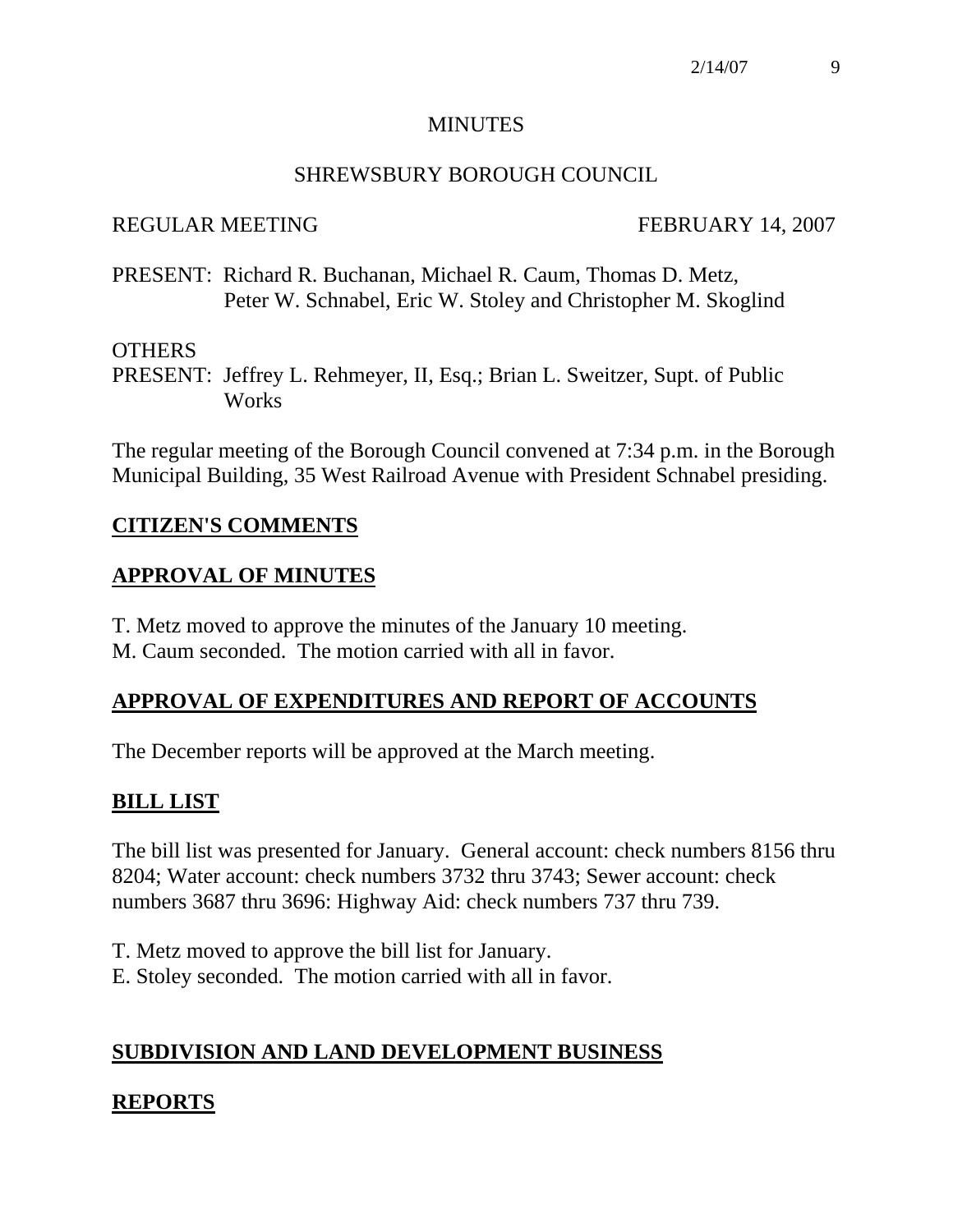## **Codes Enforcement** – Absent, weather related

The Secretary reported that Mike Lee received a copy of the proposal from the day care on Park Street to replace the dead trees.

# **Water & Sewer** – Richard R. Buchanan

## Letter from The York Water Company

A letter was received from the York Water Company offering the sale of bulk water in lieu of putting a new well on line. The Borough is not interested in purchasing bulk water.

#### Keeney Well

Phase III of the project is to install a ten inch casing and ream the existing boring to the water bearing zone. Surface casing will be grouted and a final yield will be measured. Phase IV is the drilling of the monitoring wells and installing a weir in the creek and adjacent spring as required by the Susquehanna River Basin Commission. Then, the 72 hour pumping test will take place. Phase V, testing results will be reported to DEP and the SRBC for review and permitting. Remaining costs: Phase III: \$21,684.00; Phase IV: \$31,980; Phase V: \$7,225 for a total of \$60,889 remaining cost for project completion. Total spent to date \$19,089.42.

#### Monitoring Wells

The five monitoring wells that the Wellhead Protection Committee strategically located within the Borough will be drilled in coordination with the Keeney Project to save costs. These monitoring wells will be paid through the Wellhead Protection Grant funds and must be used by June of this year. We need to determine if permission was granted to access the land.

#### Water Line Replacement

The water system is in great shape with very little unaccounted water leaks or breaks. Forty-nine percent of the water system is transite pipe which is not known for durability and strength. There is 25,898 feet of transite water pipe that was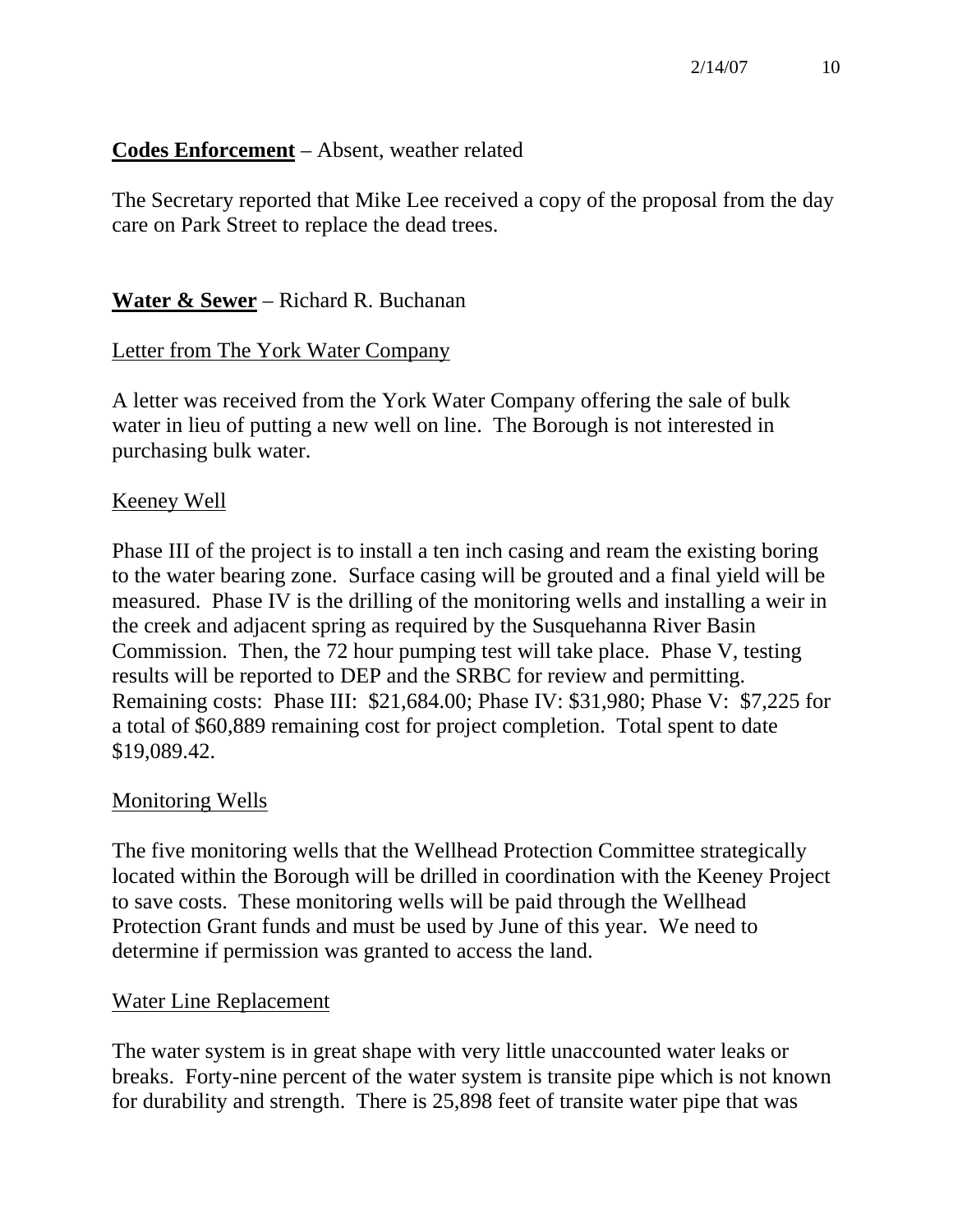installed in the 1960s or before. The following are areas that should be replaced over the next several years:

| <b>Southern Farms Section B</b> | 15,765 feet  | \$800,000 |
|---------------------------------|--------------|-----------|
| <b>Woodland Drive</b>           | $1,015$ feet | \$66,500  |
| Southern Farms Section A        | 6,938 feet   | \$336,020 |
| Replace 4" pipe                 | 2,180 feet   | \$107,200 |

## Resolution 2007-1 Reimbursement for Raising Manholes

R. Buchanan moved to adopt Resolution 2007-1 for reimbursement by PennDOT to raise manholes on Constitution Avenue C. Skoglind seconded. The motion carried with all in favor.

## Policy for Putting Water and Sewer Account on Hold

The office receives requests to put an account on hold if the resident is going away for several months. The current charge to shut water off at the curb is \$40.00 and \$40.00 for restoration. In order for the account to be put on hold, the water should be turned off at the curb. This will be discussed further next month.

# **Public Roads & Lighting** – Christopher M. Skoglind

## Market Square Traffic Study

The results of the traffic study performed by TRG will be discussed next month.

## 311 West Forrest Avenue Sight Triangle

The property owner trimmed the tree but not to the point where it needs to be trimmed. The traffic study received from the York County Traffic Engineer did not recommend any stop signs or other signage.

# **Public Lands & Buildings and Finance** – Thomas D. Metz

Holiday Decorations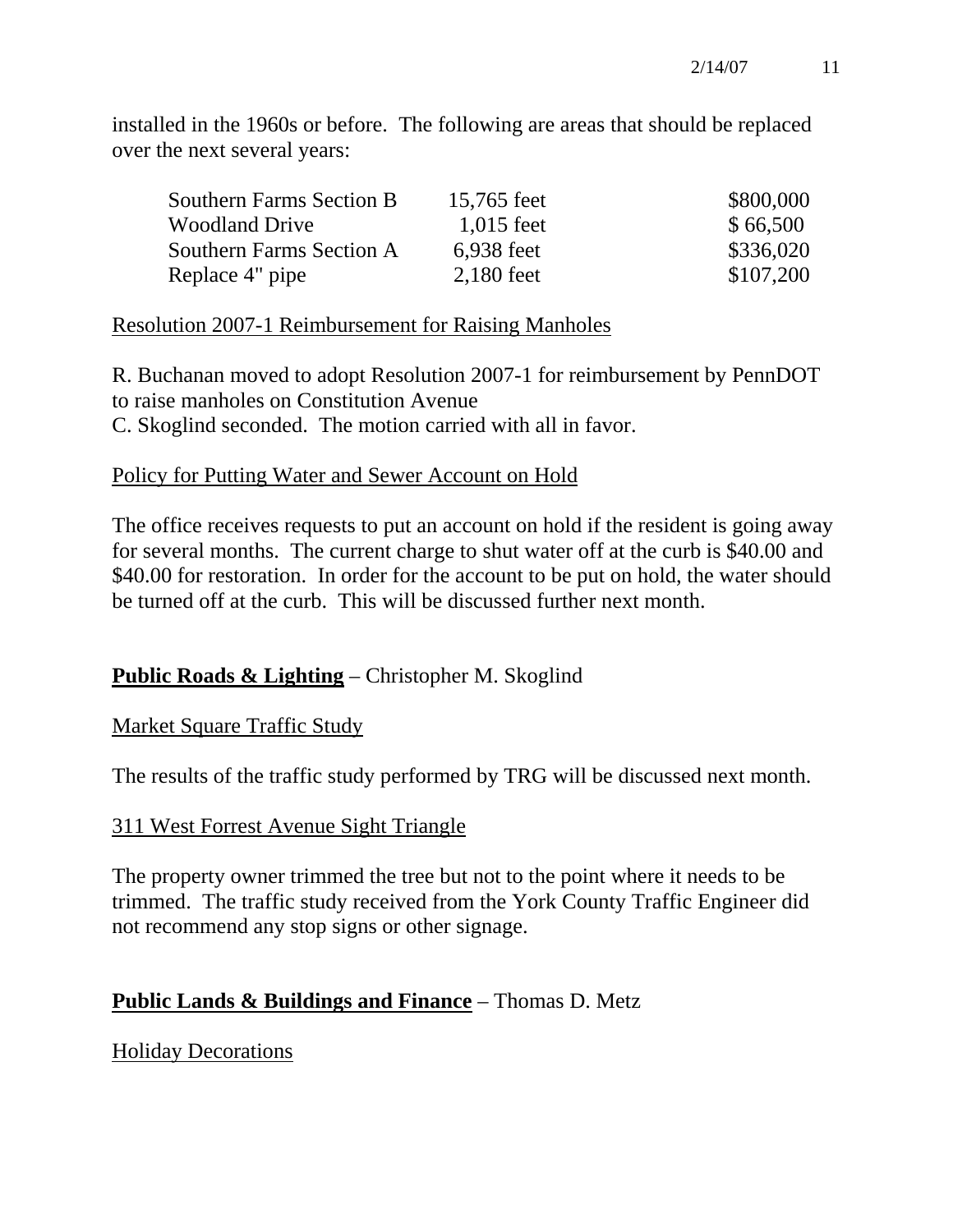B. Sweitzer and T. Metz met with a supplier and obtained prices on decorations and banners. Price for eight (8) 4.5 foot candle wreaths is \$435.00 each but our price is \$276.00, hardware included, for a total of \$2,208.00. These would be placed at the Main Street and Forrest Avenue intersection and at the Market Square intersection. Price for 24 holiday banners is almost \$2,000.00.

C. Skoglind moved to approve the purchase of the wreaths and seasonal banners at a price not to exceed \$5,000.00.

E. Stoley seconded. The motion carried with all in favor.

Other banners will be purchased in 2008.

# **ENGINEER'S REPORT**

# **SOLICITOR'S REPORT**

Woodland Drive

The tower site was granted tax exemption as of August 1, 2006.

## Laurence Wirtz

Sol. Rehmeyer is working with the Codes Enforcement office to resolve the issues at 44 Lexington Drive where work was done without a permit or inspections. Mr. Wirtz has agreed to dig out the footers and expose other areas for inspections.

## I-83 Rest Stop Issue

Sol. Rehmeyer will send another follow-up letter to PennDOT's attorney, Jason Sharp.

## John Carroll Learning Center, 2 and 6 South Park Street

An enforcement letter was sent to the owner of the day care. The deadline to appeal the enforcement letter is February 20.

# **EXECUTIVE SESSION**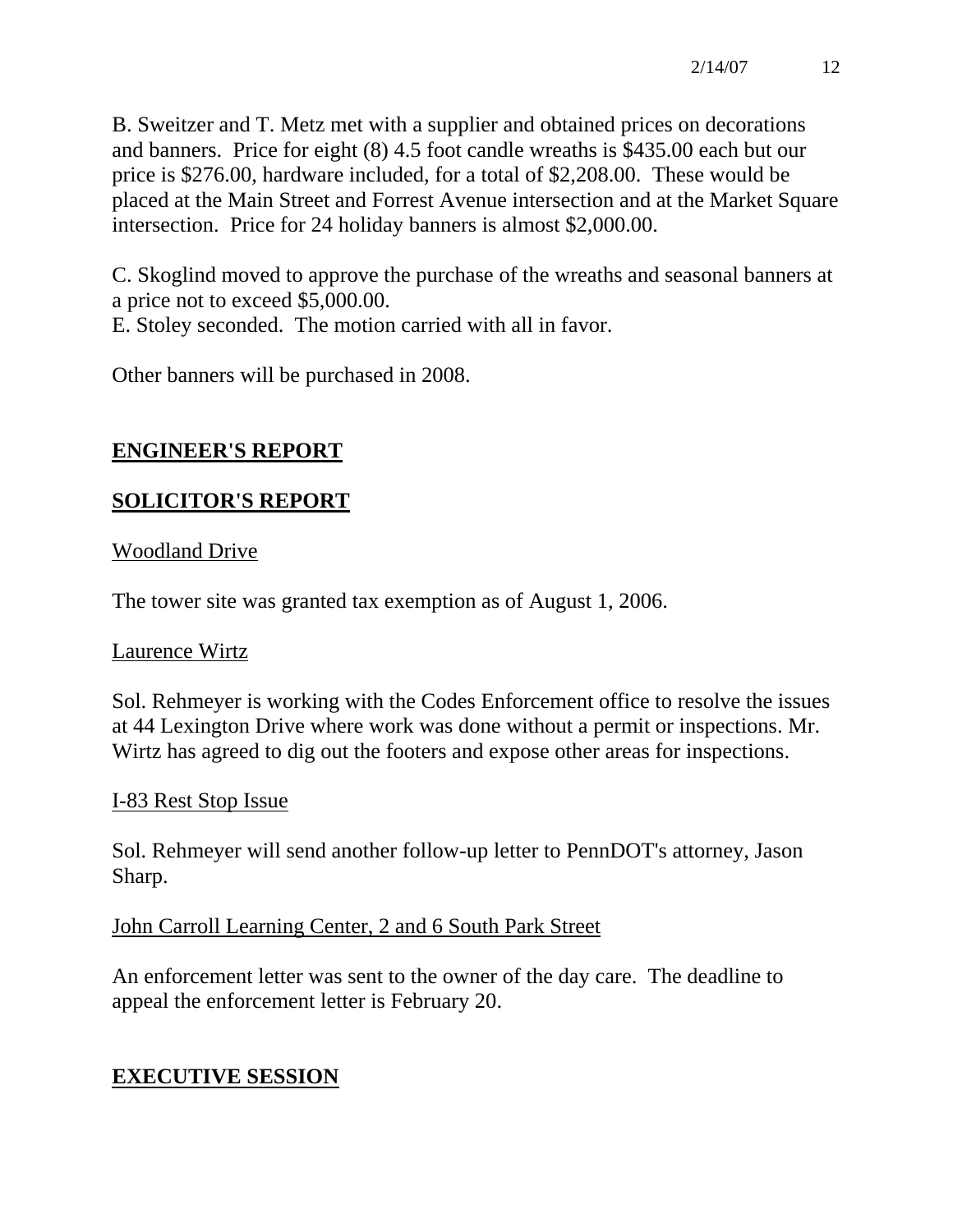An executive session was called at 8:03 p.m. to discuss pending legal issues. The meeting was reconvened at 8:24 p.m.

## **Public Safety, Welfare and Personnel** – Michael R. Caum

## Carnival and Parade

The carnival starts June 25 and the parade is on June 30.

## Fire at Weaver Precast

There was a fire recently that was contained in an office area. It was under control shortly after it started.

# **Secretary's Report** – Cindy L. Bosley

# Reminder of Shrewsbury Vol. Fire Company's Annual Banquet

The banquet is March 2.

# **York Adams Tax Bureau** – Thomas D. Metz

T. Metz reported the Bureau was able to purchase the land adjacent to their building.

# **Subdivision, Land Development and Zoning** – Eric W. Stoley

## Buffer Agreement

E. Stoley asked that the buffer agreement be sent to the Committee for further review.

# **Regional Planning Commission** – Eric W. Stoley

# **Southern Regional Police** – Richard R. Buchanan

Shrewsbury Borough's December time is based on responses, not patrol time. There were 14 alarms and Buck has asked Chief Childs if any fines can be